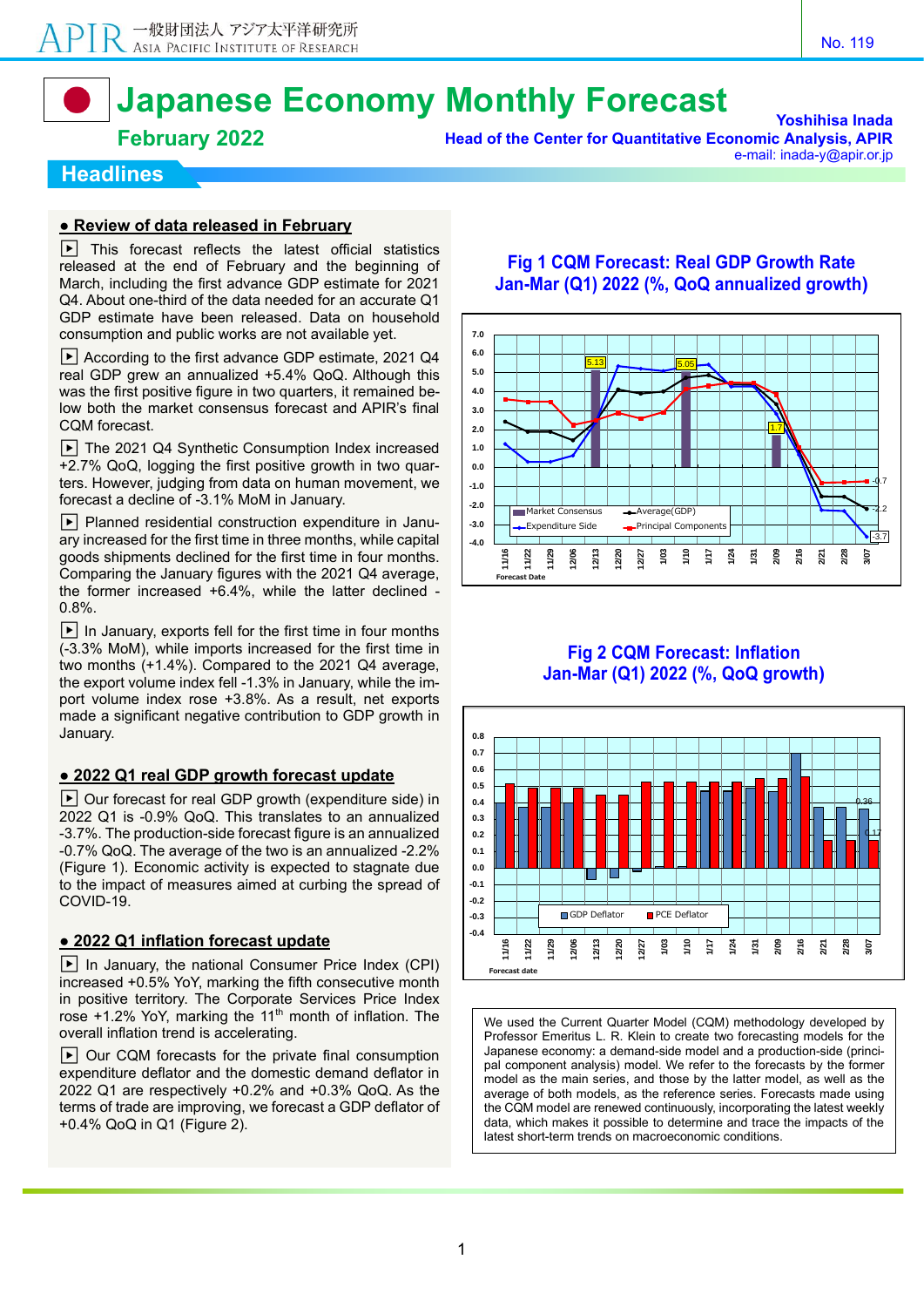| <b>Release</b> | <b>Data</b>  |                                                                  | Value/                       | Change     |          |
|----------------|--------------|------------------------------------------------------------------|------------------------------|------------|----------|
| <b>Date</b>    | <b>Month</b> | <b>Economic Indicator</b>                                        | <b>Index</b><br><b>Score</b> | <b>MoM</b> | YoY      |
| 3/4            | January      | <b>Labor Force Survey</b>                                        |                              |            |          |
|                |              | Total employment (millions)                                      | 66.93                        | $-0.19$    |          |
|                |              | Total unemployment (millions)                                    | 1.91                         | $+0.04$    |          |
|                |              | Unemployment rate (%)                                            | 2.8%                         | $+0.1%$ pt |          |
|                | January      | <b>General Job Placement Situation</b>                           |                              |            |          |
|                |              | Job offers-to-applicants ratio                                   | 1.20                         | $+0.03pt$  |          |
|                | December     | <b>Synthetic Consumption Index (2015=100)</b>                    | 98.0                         | $+0.4%$    |          |
| 3/3            | February     | <b>Consumer Confidence Index (SA)</b>                            | 35.3                         | $-1.4$     |          |
| 3/2            | February     | Food Buffer Stock (billion JPY)                                  | $-17.7$                      |            | $+1.1$   |
| 3/1            | February     | <b>New Car Sales (vehicles)</b>                                  | 289,848                      |            | $-19.9%$ |
| 2/28           | January      | Indices of Industrial Production (preliminary figures, 2015=100) |                              |            |          |
|                |              | Production                                                       | 95.2                         | $-1.3%$    |          |
|                |              | Shipments                                                        | 93.7                         | $-1.8%$    |          |
|                |              | Inventories                                                      | 99.0                         | $-1.8%$    |          |
|                | January      | <b>Current Survey of Commerce (preliminary figures)</b>          |                              |            |          |
|                |              | Retail trade (billion JPY)                                       | 12,295.0                     | $-1.9%$    | $+1.6%$  |
|                | January      | <b>New Housing Starts</b>                                        |                              |            |          |
|                |              | New housing starts (SA, Unit)                                    | 59,690                       | $-2.1%$    | $+2.1%$  |
|                |              | Planned residential construction expenditure (billon JPY)        | 1,121.4                      | $+8.3%$    | $+12.1%$ |
|                | December     | <b>Construction Costs Deflator (2015=100)</b>                    |                              |            |          |
|                |              | Housing construction                                             | 116.1                        |            | $+7.7%$  |
|                |              | Public works                                                     | 113.5                        |            | $+4.0%$  |
| 2/25           | December     | Index of Business Conditions (revised figures, 2015=100)         |                              |            |          |
|                |              | Leading indicators                                               | 104.8                        | $+0.9$     |          |
|                |              | Coincident indicators                                            | 92.7                         | $-0.1$     |          |
|                |              | Lagging indicators                                               | 94.1                         | $+0.8$     |          |
|                | January      | Manufacturing Industry Input-Output Price Index (2011=100)       |                              |            |          |
|                |              | Input price                                                      | 113.5                        |            | $+18.2%$ |
|                |              | Output price                                                     | 108.0                        |            | $+9.4%$  |
|                | February     | Tokyo Consumer Price Index (2020=100)                            |                              |            |          |
|                |              | Core index                                                       | 100.4                        | $+0.3%$    | $+0.5%$  |
| 2/24           | December     | <b>Monthly Labor Statistics (final figures)</b>                  |                              |            |          |
|                |              | Total cash salary per capita (JPY)                               | 545,609                      |            | $-0.4%$  |
|                |              | Total working hours                                              | 138.3                        |            | $+1.1%$  |
| 2/22           | January      | Corporate Services Price Index (2015=100)                        |                              |            |          |
|                |              | Overall index                                                    | 105.5                        |            | $+1.2%$  |
| 2/18           | January      | National Consumer Price Index (2020=100)                         |                              |            |          |
|                |              | Core index                                                       | 100.1                        | 0.0%       | $+0.2%$  |
| 2/17           | December     | <b>Private Core Machinery Orders (billion JPY)</b>               | 932.4                        | $+3.6%$    |          |
|                | December     | <b>General Construction Statistics</b>                           |                              |            |          |
|                |              | Private non-residential construction (billion JPY)               | 865.6                        |            | $+7.3%$  |
|                |              | Public works (billion JPY)                                       | 2,064.3                      |            | $-13.1%$ |
|                | January      | Trade Statistics (customs clearance level)                       |                              |            |          |

# **Table 1: Main Economic Indicators (latest)**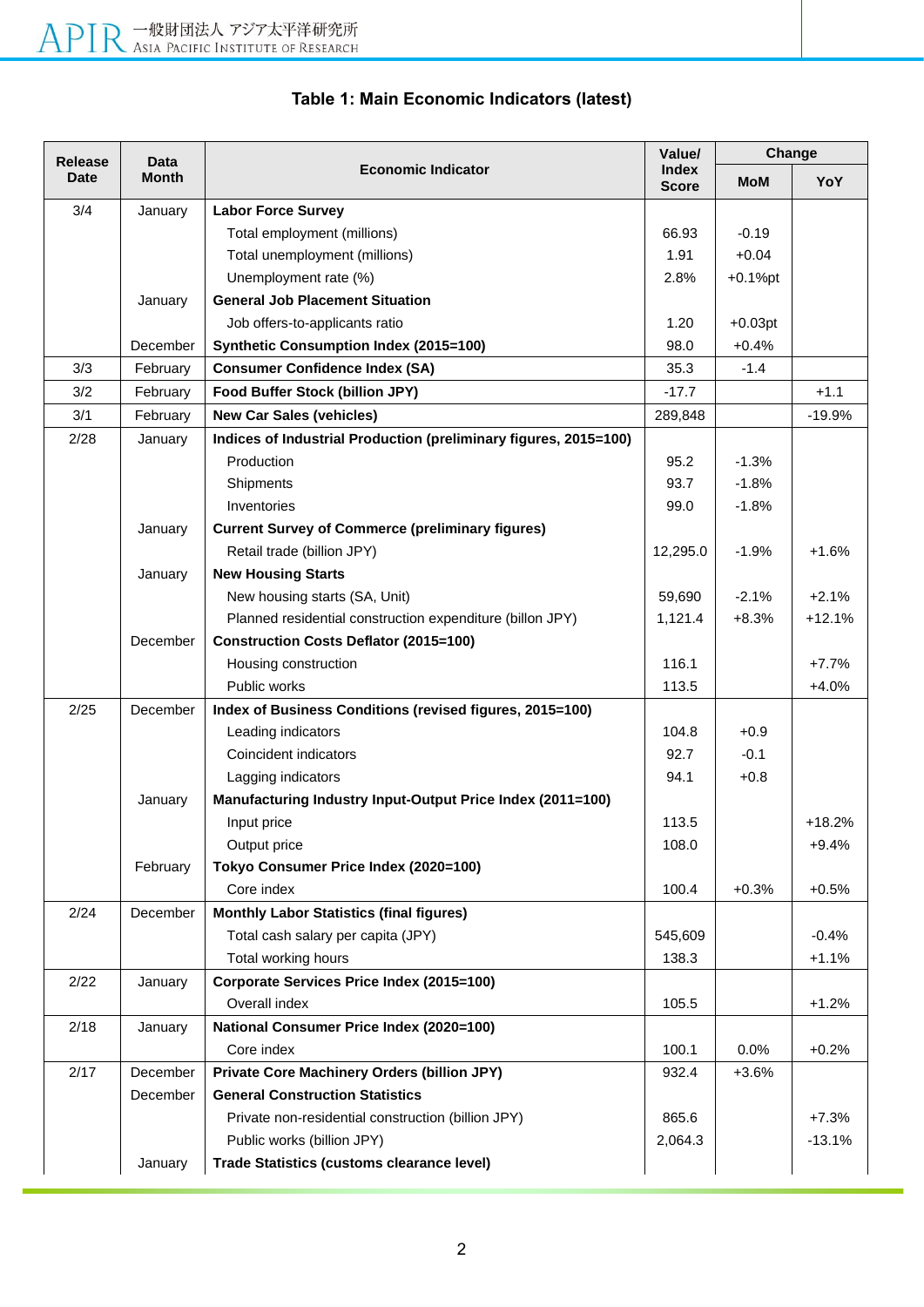|      |          | Trade balance (billion JPY)                                                       | $-2,191.1$ | +69.7%   | +569.7%  |
|------|----------|-----------------------------------------------------------------------------------|------------|----------|----------|
|      |          | Exports (billion JPY)                                                             | 6,332.0    | $+0.1%$  | $+9.6%$  |
|      |          | Imports (billion JPY)                                                             | 8,523.1    | $-4.9%$  | +39.6%   |
| 2/16 | December | Tertiary Industry Activity Index (2015=100)                                       | 98.9       | $+0.4%$  |          |
| 2/15 | December | Indices of Industrial Production (final figures, 2015=100)                        |            |          |          |
|      |          | Production                                                                        | 96.5       | $-1.0%$  |          |
|      |          | Shipments                                                                         | 95.4       | $+0.1%$  |          |
|      |          | Inventory                                                                         | 100.8      | +0.1%    |          |
|      |          | Production capacity index                                                         | 96.2       |          | $-1.1%$  |
|      |          | Capacity utilization ratio                                                        | 96.5       | $-0.4%$  |          |
|      | January  | <b>Public Works Advanced Securities Statistics</b>                                |            |          |          |
|      |          | Contract amount (billion JPY)                                                     | 520.9      |          | $-17.7%$ |
|      |          | Number of contracts                                                               | 9,385      |          | $-16.4%$ |
| 2/10 | January  | Domestic Corporate Price Index (2015=100)                                         |            |          |          |
|      |          | <b>Corporate Price</b>                                                            | 109.5      | +0.6%    | $+8.6%$  |
|      |          | <b>Export Price</b>                                                               | 103.2      | $+0.4%$  | $+12.5%$ |
|      |          | <b>Import Price</b>                                                               | 119.9      | $-0.2%$  | +37.5%   |
| 2/8  | December | <b>Monthly Labor Statistics (preliminary figures)</b>                             |            |          |          |
|      |          | Total cash salary per capita (JPY)                                                | 546,580    |          | $-0.2%$  |
|      |          | Total working hours                                                               | 138.4      |          | $+1.1%$  |
|      | December | <b>Family Income and Expenditure Survey</b><br>(households with 2 or more people) |            |          |          |
|      |          | Nominal consumption expenditure (JPY)                                             | 317,206    | $+0.5%$  | $+0.7%$  |
|      |          | Real consumption expenditure                                                      |            | $+0.1%$  | $-0.2%$  |
|      | December | Consumption Trend Index (2020=100)                                                | 102.2      | $-0.1%$  |          |
|      | December | Information Services Industry Sales (billion JPY)                                 | 1,441.0    |          | $+6.5%$  |
|      | January  | <b>Economy Watchers Survey</b>                                                    |            |          |          |
|      |          | <b>Current Conditions Diffusion Index</b>                                         | 37.9       | $-19.6$  |          |
|      |          | <b>Future Conditions Diffusion Index</b>                                          | 42.5       | $-7.8$   |          |
|      | December | <b>Balance of Payments</b>                                                        |            |          |          |
|      |          | Current account (billion JPY)                                                     | $-370.8$   | $-42.5%$ | -1,487.3 |
|      |          | Exports (billion JPY)                                                             | 7,797.2    | $-4.2%$  | $+18.7%$ |
|      |          | Imports (billion JPY)                                                             | 8,115.9    | $+2.6%$  | $+44.8%$ |
| 2/7  | December | <b>Consumption Activity Index (2015=100)</b>                                      | 95.3       | 0.0%     |          |
|      | December | Index of Business Conditions (preliminary, 2015=100)                              |            |          |          |
|      |          | Leading indicators                                                                | 104.3      | $+0.4$   |          |
|      |          | Coincident indicators                                                             | 92.6       | $-0.2$   |          |
|      |          | Lagging indicators                                                                | 94.2       | $+0.8$   |          |
| 2/4  | November | <b>Synthetic Consumption Index (2015=100)</b>                                     | 96.9       | $+2.1%$  |          |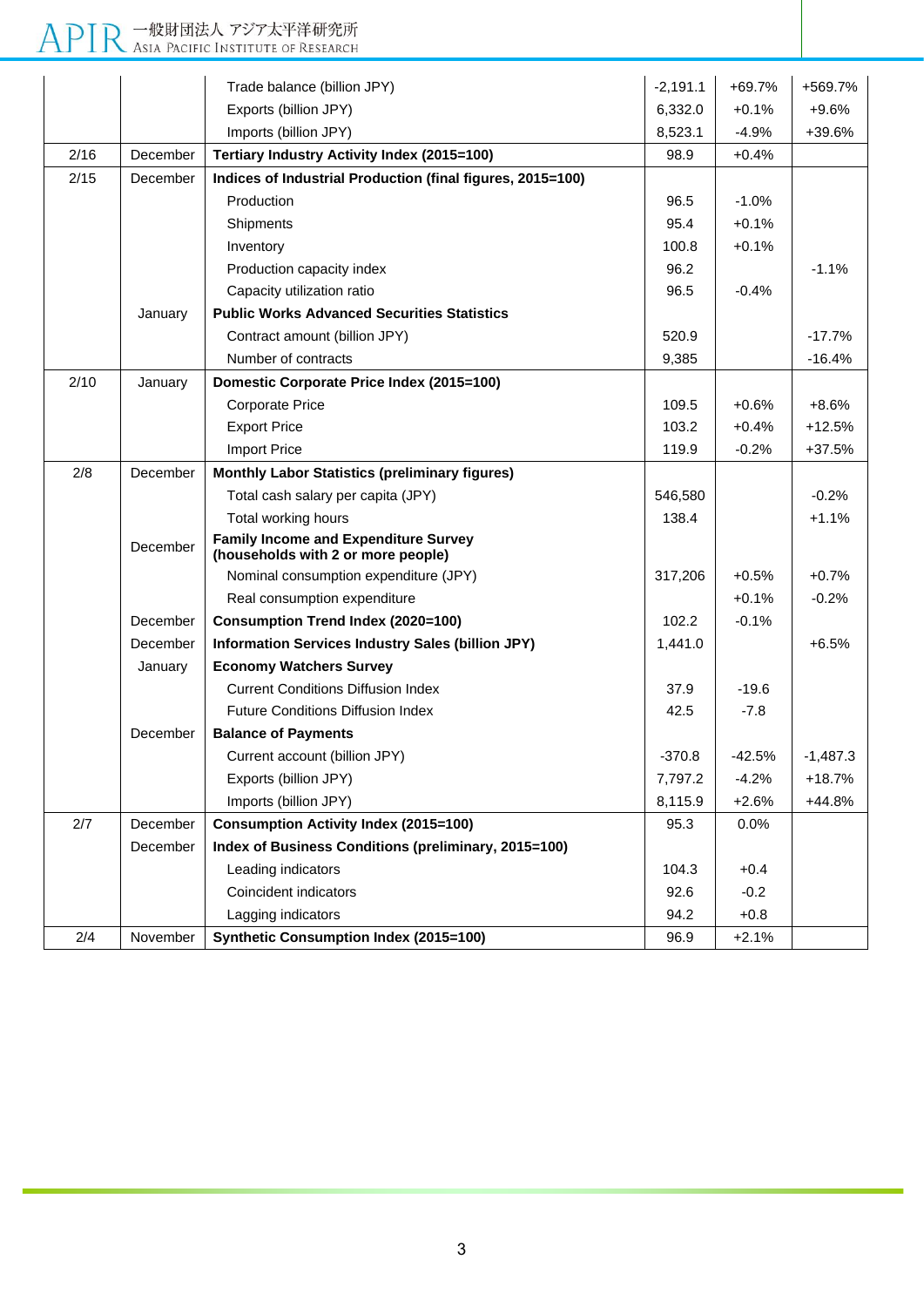|                  | Real GDP        |                                 | Real GDP                 |         | Deflator |        |                                | Real GDP        |         | Deflator |     |                     | Real GDP                 |         | Deflator |        |
|------------------|-----------------|---------------------------------|--------------------------|---------|----------|--------|--------------------------------|-----------------|---------|----------|-----|---------------------|--------------------------|---------|----------|--------|
| Forecast<br>date | side            | Expenditure Expenditure<br>side | Production<br>side (PCA) | Average | GDP      | PCE    | Expenditure Production<br>side | side (PCA)      | Average | GDP      | PCE | Expenditure<br>side | Production<br>side (PCA) | Average | GDP      | PCE    |
|                  | 2021Q3          |                                 |                          | 2021Q4  |          |        |                                |                 | 2022Q1  |          |     |                     |                          | 2022Q1  |          |        |
|                  | <b>SAAR (%)</b> |                                 | SAAR (%)                 |         | QoQ(%)   |        |                                | <b>SAAR (%)</b> |         | QoQ(%)   |     |                     | <b>SAAR (%)</b>          |         | QoQ(%)   |        |
| 11/16            |                 | 6.3                             | 7.1                      | 6.7     | $-0.5$   | $-0.2$ | 1.2                            | 3.6             | 2.4     | 0.4      | 0.5 |                     |                          |         |          |        |
| 11/22            |                 | 6.4                             | 6.1                      | 6.2     | $-0.5$   | $-0.3$ | 0.3                            | 3.5             | 1.9     | 0.4      | 0.5 |                     |                          |         |          |        |
| 11/29            |                 | 6.4                             | 6.1                      | 6.3     | $-0.5$   | $-0.3$ | 0.3                            | 3.5             | 1.9     | 0.4      | 0.5 |                     |                          |         |          |        |
| 12/06            |                 | 6.9                             | 6.8                      | 6.8     | $-0.5$   | $-0.3$ | 0.6                            | 2.2             | 1.4     | 0.4      | 0.5 |                     |                          |         |          |        |
| 12/08            | $-3.6*$         |                                 |                          |         |          |        |                                |                 |         |          |     |                     |                          |         |          |        |
| 12/13            |                 | 6.4                             | 5.0                      | 5.7     | $-0.9$   | $-0.4$ | 2.4                            | 2.5             | 2.4     | $-0.1$   | 0.4 |                     |                          |         |          |        |
| 12/20            |                 | 6.9                             | 6.1                      | 6.5     | $-0.9$   | $-0.4$ | 5.3                            | 2.9             | 4.1     | $-0.1$   | 0.4 |                     |                          |         |          |        |
| 12/27            |                 | 6.7                             | 5.6                      | 6.1     | $-0.7$   | $-0.1$ | 5.2                            | 2.6             | 3.9     | $-0.0$   | 0.5 |                     |                          |         |          |        |
| 1/03             |                 | 7.7                             | 7.0                      | 7.4     | $-0.7$   | $-0.1$ | 5.1                            | 2.9             | 4.0     | 0.0      | 0.5 |                     |                          |         |          |        |
| 1/10             |                 | 7.7                             | 7.4                      | 7.5     | $-0.7$   | $-0.1$ | 5.3                            | 4.1             | 4.7     | 0.0      | 0.5 |                     |                          |         |          |        |
| 1/17             |                 | 7.9                             | 7.4                      | 7.6     | $-0.7$   | $-0.1$ | 5.4                            | 4.3             | 4.9     | 0.5      | 0.5 |                     |                          |         |          |        |
| 1/24             |                 | 7.5                             | 7.6                      | 7.5     | $-0.7$   | $-0.0$ | 4.3                            | 4.5             | 4.4     | 0.5      | 0.5 |                     |                          |         |          |        |
| 1/31             |                 | 7.4                             | 7.6                      | 7.5     | $-0.7$   | $-0.0$ | 4.3                            | 4.4             | 4.4     | 0.5      | 0.5 |                     |                          |         |          |        |
| 2/09             |                 | 6.5                             | 6.7                      | 6.6     | $-0.6$   | $-0.0$ | 2.8                            | 3.8             | 3.3     | 0.5      | 0.5 |                     |                          |         |          |        |
| 2/15             |                 | 5.4                             |                          |         | $-0.8$   | $-0.5$ |                                |                 |         |          |     |                     |                          |         |          |        |
| 2/16             |                 |                                 |                          |         |          |        | 0.7                            | 1.1             | 0.9     | 0.7      | 0.6 | 2.3                 | 0.0                      | 1.2     | $-0.1$   | $-0.8$ |
| 2/21             |                 |                                 |                          |         |          |        | $-2.2$                         | $-0.8$          | $-1.5$  | 0.4      | 0.2 | 2.6                 | 0.2                      | 1.4     | $-0.1$   | $-0.8$ |
| 2/28             |                 |                                 |                          |         |          |        | $-2.3$                         | $-0.8$          | $-1.5$  | 0.4      | 0.2 | 2.5                 | 0.2                      | 1.4     | $-0.1$   | $-0.8$ |
| 3/07             |                 |                                 |                          |         |          |        | $-3.7$                         | $-0.7$          | $-2.2$  | 0.4      | 0.2 | 3.2                 | 0.7                      | 2.0     | $-0.1$   | $-0.8$ |

# **Table 2: CQM Forecast: GDP Tracking**

Note: Underlined figures are 1st preliminary estimates, and figures marked by \* are 2nd preliminary estimates.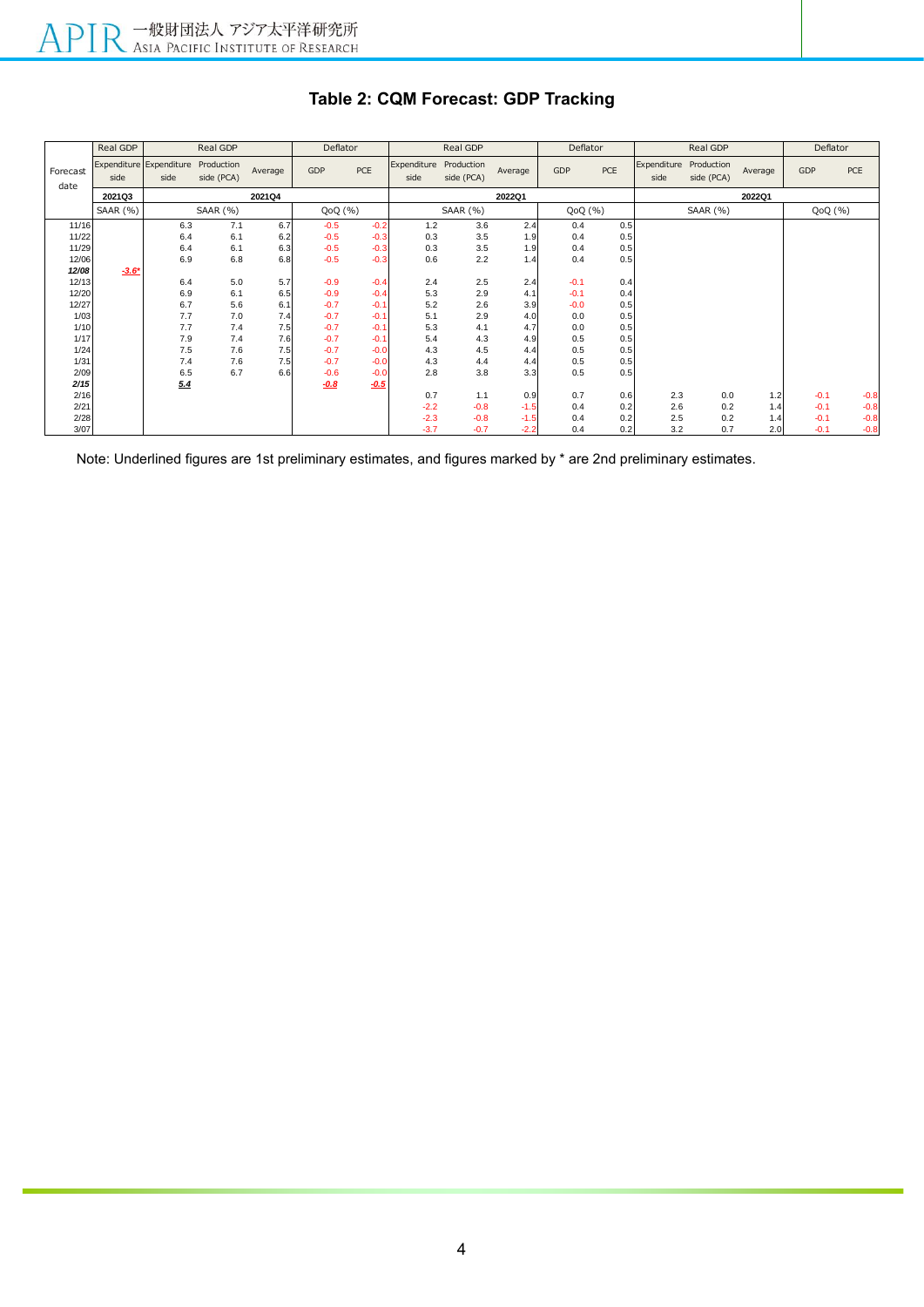## **Table 3-1: Gross Domestic Product at Chained 2015 Price: Y Billion**

| Quarterly                        |         | Forecast |         |                | СY      |          | FY      |                                                                                        |                  |
|----------------------------------|---------|----------|---------|----------------|---------|----------|---------|----------------------------------------------------------------------------------------|------------------|
|                                  | 2021Q2  | 2021Q3   | 2021Q4  | 2022Q1         | 2022Q2  | 2020     | 2021    | 2020                                                                                   | 2021             |
| GDP/GDE                          |         |          |         |                |         |          |         |                                                                                        |                  |
| Gross Domestic Products          | 538,033 | 534,327  | 541,388 | 536,379        | 540,587 | 528,231  | 537,142 | 525,768                                                                                | 537,532          |
| Private Consumption              | 289,074 | 286,361  | 294,070 | 289,358        | 291,521 | 285,206  | 289,251 | 283,012                                                                                | 289,716          |
| Residential Investment           | 18,917  | 18,611   | 18,436  | 18,565         | 18,830  | 19,016   | 18,664  | 18,823                                                                                 | 18,632           |
| Nonresidential Investment        | 86,268  | 84,201   | 84,540  | 85,012         | 86,088  | 85,389   | 84,813  | 83,942                                                                                 | 85,005           |
| Change in Private Inventory      | $-169$  | 370      | -291    | 896            | 925     | 651      | -98     | 452                                                                                    | 202              |
| Government Consumption           | 115,087 | 116,330  | 115,946 | 116,193        | 116,703 | 113,042  | 115,417 | 113,765                                                                                | 115,889          |
| Public Investment                | 28,532  | 27,678   | 26,774  | 26,316         | 26,380  | 29,126   | 28,116  | 29,528                                                                                 | 27,325           |
| Change in Public Inventory       | $-20$   | -64      | -1      | $\overline{7}$ | $-8$    | -24      | -29     | $-32$                                                                                  | $-20$            |
| Net Exports                      | 389     | 1,065    | 2,323   | 441            | 558     | $-4,491$ | 1,186   | $-4,049$                                                                               | 1,055            |
| Exports of Goods & Services      | 103,044 | 102,749  | 103,728 | 104,828        | 105,098 | 91,666   | 102,344 | 91,918                                                                                 | 103,587          |
| Imports of Goods & Services      | 102,655 | 101,684  | 101,405 | 104,388        | 104,540 | 96,158   | 101,157 | 95,967                                                                                 | 102,533          |
| Gross National Income            | 557,022 | 548,423  | 552,654 | 547,434        | 553,648 | 550,532  | 553,377 | 548,243                                                                                | 551,383          |
| Memo:                            |         |          |         |                |         |          |         |                                                                                        |                  |
| <b>Total Demand</b>              | 640,688 | 636,011  | 642,793 | 640.766        | 645,127 | 624,388  | 638,300 | 621,735                                                                                | 640,064          |
|                                  |         |          |         |                |         |          |         |                                                                                        |                  |
|                                  |         |          |         |                |         |          |         | Upper Row: % change from the previous quarter Low er Row: % change from a year earlier |                  |
| <b>Gross Domestic Products</b>   | 0.6     | $-0.7$   | 1.3     | $-0.9$         | 0.8     |          |         |                                                                                        |                  |
| <b>SAAR</b>                      | 2.4     | $-2.7$   | 5.4     | $-3.7$         | 3.2     |          |         |                                                                                        |                  |
| % Change Year Ago                | 7.3     | 1.2      | 0.7     | 0.3            | 0.5     | $-4.5$   | 1.7     | -4.5                                                                                   | 2.2              |
| Private Consumption              | 0.7     | $-0.9$   | 2.7     | $-1.6$         | 0.7     |          |         |                                                                                        |                  |
| % Change Year Ago                | 6.9     | 0.5      | 1.6     | 0.8            | 0.8     | $-5.2$   | 1.4     | $-5.4$                                                                                 | 2.4              |
| Residential Investment           | 1.0     | $-1.6$   | $-0.9$  | 0.7            | 1.4     |          |         |                                                                                        |                  |
| % Change Year Ago                | $-2.9$  | 0.2      | $-0.7$  | $-0.8$         | $-0.5$  | $-7.9$   | $-1.9$  | -7.8                                                                                   | $-1.0$           |
| Nonresidential Investment        | 2.0     | $-2.4$   | 0.4     | 0.6            | 1.3     |          |         |                                                                                        |                  |
| % Change Year Ago                | 3.2     | 1.2      | 0.4     | 0.5            | $-0.2$  | $-6.5$   | $-0.7$  | -7.5                                                                                   | 1.3              |
| Government Consumption           | 0.7     | 1.1      | $-0.3$  | 0.2            | 0.4     |          |         |                                                                                        |                  |
| % Change Year Ago                | 3.0     | 2.0      | 0.8     | 1.7            | 1.4     | 2.3      | 2.1     | 2.5                                                                                    | 1.9              |
| Public Investment                | $-3.3$  | $-3.0$   | $-3.3$  | $-1.7$         | 0.2     |          |         |                                                                                        |                  |
| % Change Year Ago                | $-2.0$  | $-5.9$   | $-10.8$ | $-10.8$        | $-7.5$  | 3.9      | $-3.5$  | 5.2                                                                                    | $-7.5$           |
| Exports of Goods & Services      | 3.1     | $-0.3$   | 1.0     | 1.1            | 0.3     |          |         |                                                                                        |                  |
| % Change Year Ago                | 26.8    | 16.3     | 6.1     | 4.9            | 2.0     | $-11.8$  | 11.6    | $-10.5$                                                                                | 12.7             |
| Imports of Goods & Services      | 3.8     | $-0.9$   | $-0.3$  | 2.9            | 0.1     |          |         |                                                                                        |                  |
| % Change Year Ago                | 4.8     | 11.7     | 5.5     | 5.5            | 1.8     | $-7.2$   | 5.2     | $-6.7$                                                                                 | 6.8              |
| Gross National Income            | 0.2     | $-1.5$   | 0.8     | $-0.9$         | 1.1     |          |         |                                                                                        |                  |
| <b>SAAR</b>                      | $0.7\,$ | $-6.0$   | 3.1     | $-3.7$         | 4.6     |          |         |                                                                                        |                  |
| % Change Year Ago                | 6.3     | $-0.3$   | $-1.6$  | $-1.5$         | $-0.6$  | $-3.9$   | 0.5     | $-3.9$                                                                                 | 0.6              |
| <b>Total Demand</b>              | 1.1     | $-0.7$   | 1.1     | $-0.3$         | 0.7     |          |         |                                                                                        |                  |
| <b>SAAR</b>                      | 4.4     | $-2.9$   | 4.3     | $-1.3$         | 2.8     |          |         |                                                                                        |                  |
| % Change Year Ago                | 0.0     | 9.4      | 1.4     | 1.1            | 0.7     | $-4.9$   | 2.2     | $-4.9$                                                                                 | 2.9              |
| Contribution to GDP Grow th Rate |         |          |         |                |         |          |         |                                                                                        |                  |
| Domestic Demand                  | 0.7     | $-0.8$   | 1.1     | $-0.6$         | 0.8     | $-3.7$   | 0.7     | $-3.9$                                                                                 | 1.4              |
| Private Demand                   | 0.7     | $-0.8$   | 1.4     | $-0.5$         | 0.7     | $-4.4$   | 0.5     | $-4.6$                                                                                 | 1.4              |
| Public demand                    | 0.0     | 0.1      | $-0.2$  | 0.0            | 0.1     | 0.7      | 0.2     | 0.8                                                                                    | 0.0              |
| Net Exports                      | $-0.1$  | 0.1      | 0.2     | $-0.3$         | 0.0     | $-0.8$   | 1.0     | $-0.6$                                                                                 | 0.9 <sub>o</sub> |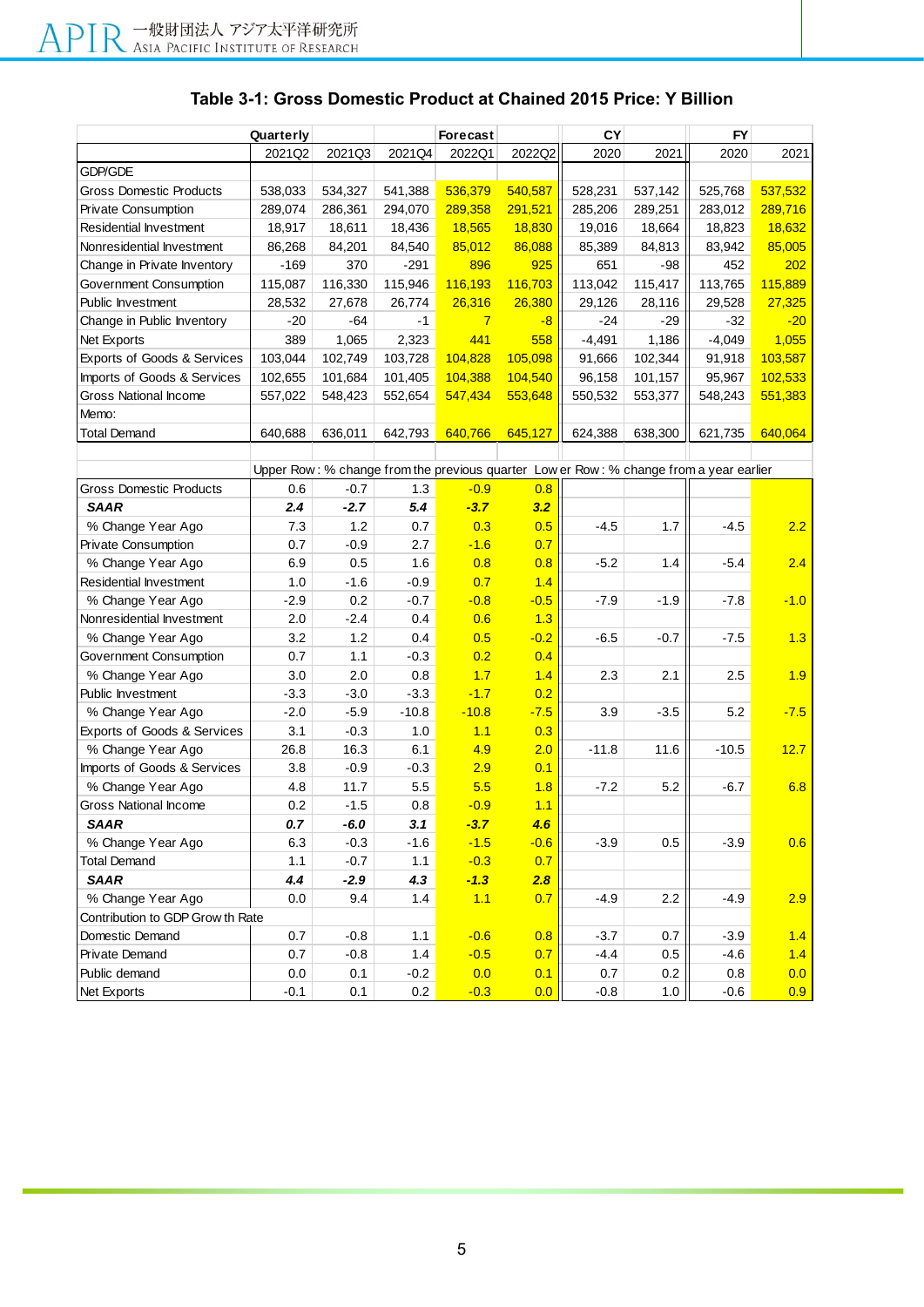|                                                                                        | Quarterly |          |          | Forecast |          | СY       |          | FY      |          |
|----------------------------------------------------------------------------------------|-----------|----------|----------|----------|----------|----------|----------|---------|----------|
|                                                                                        | 2021Q2    | 2021Q3   | 2021Q4   | 2022Q1   | 2022Q2   | 2020     | 2021     | 2020    | 2021     |
| GDP/GDE                                                                                |           |          |          |          |          |          |          |         |          |
| <b>Gross Domestic Products</b>                                                         | 544,827   | 539,122  | 541,845  | 538,729  | 542,368  | 538,155  | 542,290  | 535,546 | 541,131  |
| <b>Private Consumption</b>                                                             | 292,023   | 289,645  | 295,857  | 291,602  | 291,429  | 289,499  | 292,300  | 286,978 | 292,282  |
| Residential Investment                                                                 | 20,553    | 20,889   | 21,107   | 21,591   | 21,861   | 20,021   | 20,621   | 19,832  | 21,035   |
| Nonresidential Investment                                                              | 87,863    | 86,347   | 87,238   | 88,461   | 90,133   | 86,027   | 86,604   | 84,496  | 87,477   |
| Change in Private Inventory                                                            | $-464$    | -97      | $-562$   | 411      | 331      | 289      | $-406$   | 70      | $-178$   |
| Government Consumption                                                                 | 115,634   | 117,707  | 116,658  | 117,275  | 117,297  | 113,185  | 116,140  | 113,706 | 116,819  |
| Public Investment                                                                      | 30,361    | 29,767   | 29,095   | 28,657   | 28,629   | 30,449   | 30,067   | 30,911  | 29,470   |
| Change in Public Inventory                                                             | $-23$     | $-130$   | -6       | $-19$    | $-32$    | $-15$    | -50      | -28     | $-45$    |
| Net Exports                                                                            | $-1,119$  | $-5,007$ | $-7,541$ | $-9.247$ | $-7,281$ | $-1,300$ | $-2,987$ | $-419$  | $-5,729$ |
| <b>Exports of Goods &amp; Services</b>                                                 | 99,496    | 101,076  | 105,085  | 106,326  | 106,655  | 83,729   | 99,797   | 84,125  | 102,996  |
| Imports of Goods & Services                                                            | 100,615   | 106,082  | 112,626  | 115,573  | 113,936  | 85,029   | 102,784  | 84,544  | 108,724  |
| Gross National Income                                                                  | 565,464   | 559,540  | 563,281  | 559,695  | 563,579  | 557,672  | 562,839  | 554,703 | 561,995  |
| Memo:                                                                                  |           |          |          |          |          |          |          |         |          |
| <b>Total Demand</b>                                                                    | 645,442   | 645,204  | 654,472  | 654,302  | 656,303  | 623,185  | 645,073  | 620,090 | 649,855  |
| Compensation of Employee                                                               | 288,366   | 288,209  | 287,289  | 288,679  | 288,013  | 283,352  | 288,174  | 283,664 | 288,136  |
|                                                                                        |           |          |          |          |          |          |          |         |          |
| Upper Row: % change from the previous quarter Low er Row: % change from a year earlier |           |          |          |          |          |          |          |         |          |
| <b>Gross Domestic Products</b>                                                         | 0.2       | $-1.0$   | 0.5      | $-0.6$   | 0.7      |          |          |         |          |
| <b>SAAR</b>                                                                            | 0.9       | $-4.1$   | 2.0      | $-2.3$   | 2.7      |          |          |         |          |
| % Change Year Ago                                                                      | 6.3       | 0.0      | $-0.7$   | $-0.9$   | $-0.5$   | $-3.6$   | 0.8      | $-3.9$  | 1.0      |
| <b>Private Consumption</b>                                                             | 0.3       | $-0.8$   | 2.1      | $-1.4$   | $-0.1$   |          |          |         |          |
| % Change Year Ago                                                                      | 6.1       | 0.1      | 1.4      | 0.1      | $-0.2$   | $-5.0$   | 1.0      | $-5.5$  | 1.8      |
| Residential Investment                                                                 | 3.3       | 1.6      | 1.0      | 2.3      | 1.3      |          |          |         |          |
| % Change Year Ago                                                                      | 0.4       | 6.8      | 8.4      | 8.5      | 6.4      | $-6.9$   | 3.0      | $-7.3$  | 6.1      |
| Nonresidential Investment                                                              | 2.9       | $-1.7$   | 1.0      | 1.4      | 1.9      |          |          |         |          |
| % Change Year Ago                                                                      | 4.6       | 3.1      | 3.1      | 3.6      | 2.6      | $-6.7$   | 0.7      | $-7.9$  | 3.5      |
| Government Consumption                                                                 | 1.0       | 1.8      | $-0.9$   | 0.5      | 0.0      |          |          |         |          |
| % Change Year Ago                                                                      | 3.6       | 2.9      | 2.0      | 2.4      | 1.4      | 1.7      | 2.6      | 1.7     | 2.7      |
| Public Investment                                                                      | $-2.3$    | $-2.0$   | $-2.3$   | $-1.5$   | $-0.1$   |          |          |         |          |
| % Change Year Ago                                                                      | 0.2       | $-3.3$   | $-7.2$   | $-7.7$   | $-5.7$   | 4.7      | $-1.3$   | 5.5     | $-4.7$   |
| <b>Exports of Goods &amp; Services</b>                                                 | 6.3       | 1.6      | 4.0      | 1.2      | 0.3      |          |          |         |          |
| % Change Year Ago                                                                      | 36.6      | 25.4     | 17.9     | 13.5     | 7.2      | $-14.1$  | 19.2     | $-12.1$ | 22.4     |
| Imports of Goods & Services                                                            | 9.7       | 5.4      | 6.2      | 2.6      | $-1.4$   |          |          |         |          |
| % Change Year Ago                                                                      | 20.7      | 33.3     | 34.5     | 26.0     | 13.2     | $-14.2$  | 20.9     | $-13.4$ | 28.6     |
| Gross National Income                                                                  | 0.3       | $-1.0$   | 0.7      | $-0.6$   | 0.7      |          |          |         |          |
| <b>SAAR</b>                                                                            | 1.2       | $-4.1$   | 2.7      | $-2.5$   | 2.8      |          |          |         |          |
| % Change Year Ago                                                                      | 6.6       | 0.4      | $-0.5$   | $-0.7$   | $-0.3$   | $-3.9$   | 0.9      | $-4.2$  | 1.3      |
| Memo:                                                                                  |           |          |          |          |          |          |          |         |          |
| <b>Total Demand</b>                                                                    | 1.6       | 0.0      | 1.4      | 0.0      | 0.3      |          |          |         |          |
| <b>SAAR</b>                                                                            | 6.5       | $-0.1$   | 5.9      | $-0.1$   | 1.2      |          |          |         |          |
| % Change Year Ago                                                                      | 0.0       | 17.4     | 4.0      | 3.0      | 1.7      | 0.0      | $-5.2$   | 0.0     | $-5.3$   |
| Compensation of Employee                                                               | $-0.4$    | $-0.1$   | $-0.3$   | 0.5      | $-0.2$   |          |          |         |          |
| % Change Year Ago                                                                      | 2.9       | 2.3      | 1.2      | $-0.3$   | $-0.1$   | $-1.2$   | 1.7      | $-1.5$  | 1.6      |